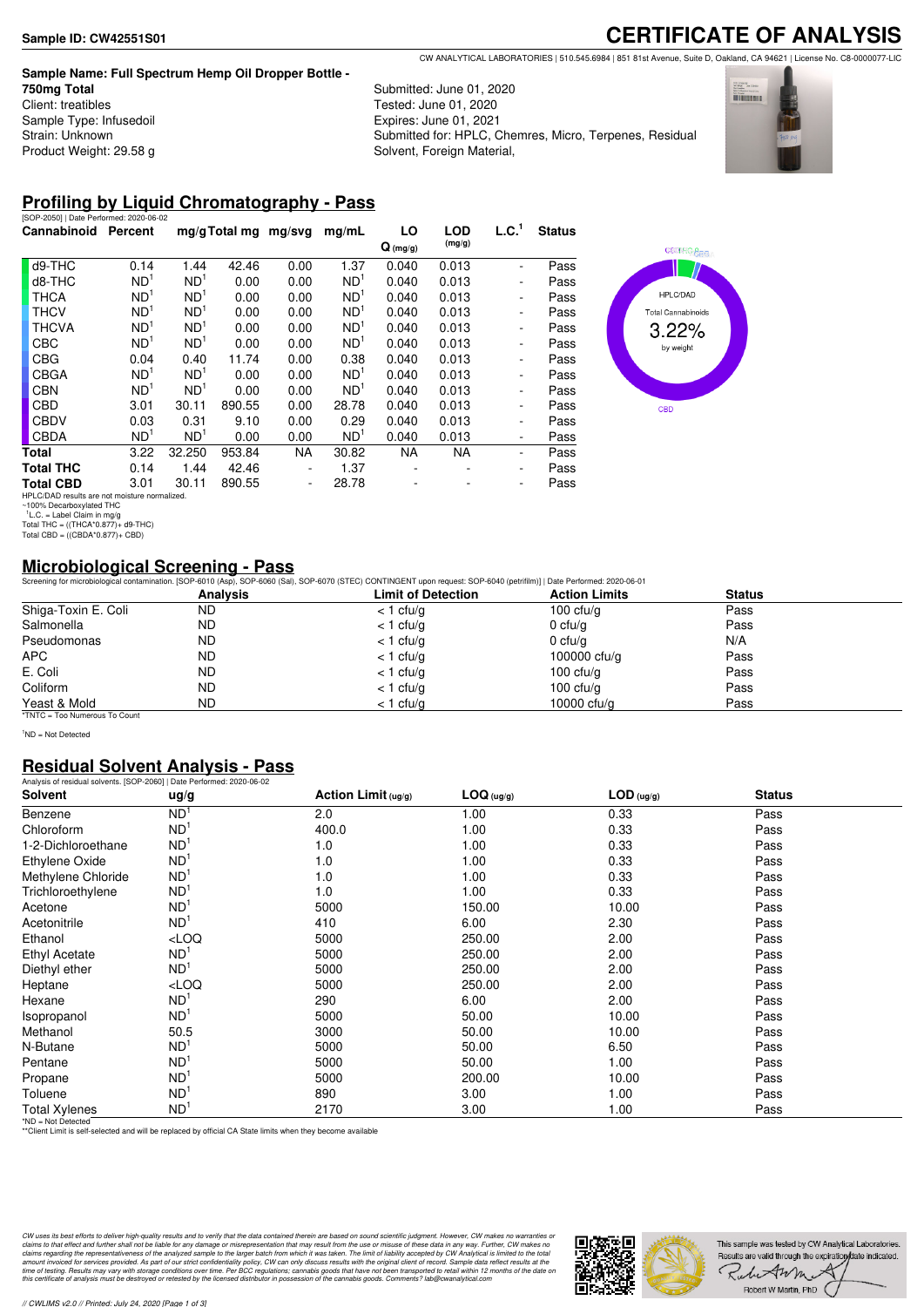## **Sample Name: Full Spectrum Hemp Oil Dropper Bottle -**

**750mg Total** Client: treatibles Sample Type: Infusedoil Strain: Unknown Product Weight: 29.58 g

**CERTIFICATE OF ANALYSIS** CW ANALYTICAL LABORATORIES | 510.545.6984 | 851 81st Avenue, Suite D, Oakland, CA 94621 | License No. C8-0000077-LIC

Submitted: June 01, 2020 Tested: June 01, 2020 Expires: June 01, 2021 Submitted for: HPLC, Chemres, Micro, Terpenes, Residual Solvent, Foreign Material,



## **Chemical Residue Screening - Pass**

| 2020-06-02 Targeted analysis of chemical residues. [SOP-2011 (GC), SOP-2012 (LC)]   Date Performed: 2020-06 | ug/g            |      |      | $LOG (ug/g)$ LOD $(ug/g)$ Action<br>Limit <sub>(ug/g)</sub> | <b>Status</b> |                    | ug/g            |      |      | LOG (ug/g) LOD (ug/g) Action<br>Limit (uq/q) | <b>Status</b> |
|-------------------------------------------------------------------------------------------------------------|-----------------|------|------|-------------------------------------------------------------|---------------|--------------------|-----------------|------|------|----------------------------------------------|---------------|
| Abamectin                                                                                                   | ND <sup>1</sup> | 0.04 | 0.02 | 0.5                                                         | Pass          | Fludioxonil        | ND <sup>1</sup> | 0.08 | 0.04 | 30.00                                        | Pass          |
| Acephate                                                                                                    | ND <sup>1</sup> | 0.08 | 0.04 | 0.4                                                         | Pass          | Hexythiazox        | ND <sup>1</sup> | 0.04 | 0.02 | 1                                            | Pass          |
| Acequinocyl                                                                                                 | ND <sup>1</sup> | 0.04 | 0.02 | $\overline{2}$                                              | Pass          | Imazalil           | ND              | 0.04 | 0.02 | 0.2                                          | Pass          |
| Acetamiprid                                                                                                 | ND <sup>1</sup> | 0.02 | 0.01 | 0.2                                                         | Pass          | Imidacloprid       | ND <sup>1</sup> | 0.10 | 0.04 | 0.4                                          | Pass          |
| Aldicarb                                                                                                    | ND <sup>1</sup> | 0.04 | 0.02 | 0.00                                                        | Pass          | Kresoxim-methyl    | ND <sup>1</sup> | 0.10 | 0.04 | 0.4                                          | Pass          |
| Azoxystrobin                                                                                                | ND <sup>1</sup> | 0.02 | 0.01 | 0.2                                                         | Pass          | Malathion          | ND <sup>1</sup> | 0.04 | 0.02 | 0.2                                          | Pass          |
| <b>Bifenazate</b>                                                                                           | ND <sup>1</sup> | 0.02 | 0.01 | 0.2                                                         | Pass          | Metalaxyl          | ND <sup>1</sup> | 0.04 | 0.02 | 0.2                                          | Pass          |
| <b>Bifenthrin</b>                                                                                           | ND <sup>1</sup> | 0.08 | 0.04 | 0.2                                                         | Pass          | Methiocarb         | ND <sup>1</sup> | 0.04 | 0.02 | 0.2                                          | Pass          |
| <b>Boscalid</b>                                                                                             | ND <sup>1</sup> | 0.04 | 0.02 | 0.4                                                         | Pass          | Methomyl           | ND <sup>1</sup> | 0.08 | 0.04 | 0.10                                         | Pass          |
| Captan                                                                                                      | ND <sup>1</sup> | 0.04 | 0.02 | 5.00                                                        | Pass          | <b>Mevinphos</b>   | ND <sup>1</sup> | 0.08 | 0.04 | 0.00                                         | Pass          |
| Carbaryl                                                                                                    | ND <sup>1</sup> | 0.04 | 0.02 | 0.2                                                         | Pass          | Myclobutanil       | ND <sup>1</sup> | 0.10 | 0.04 | 0.2                                          | Pass          |
| Carbofuran                                                                                                  | ND <sup>1</sup> | 0.04 | 0.02 | 0.2                                                         | Pass          | Naled              | ND <sup>1</sup> | 0.02 | 0.01 | 0.50                                         | Pass          |
| Chlorantraniliprole                                                                                         | ND <sup>1</sup> | 0.08 | 0.04 | 0.2                                                         | Pass          | Oxamyl             | ND <sup>1</sup> | 0.04 | 0.02 | 0.20                                         | Pass          |
| Chlordane                                                                                                   | ND <sup>1</sup> | 0.10 | 0.04 | 0.00                                                        | Pass          | Paclobutrazol      | ND <sup>1</sup> | 0.04 | 0.02 | 0.4                                          | Pass          |
| Chlorfenapyr                                                                                                | ND <sup>1</sup> | 0.10 | 0.04 | 0.00                                                        | Pass          | Parathion methyl   | ND <sup>1</sup> | 0.04 | 0.02 | 0.00                                         | Pass          |
| Chlorpyrifos                                                                                                | ND <sup>1</sup> | 0.08 | 0.04 | 0.2                                                         | Pass          | <b>PCNB</b>        | ND              | 0.02 | 0.01 | 0.20                                         | Pass          |
| Clofentezine                                                                                                | ND <sup>1</sup> | 0.02 | 0.01 | 0.2                                                         | Pass          | Permethrin         | ND <sup>1</sup> | 0.10 | 0.04 | 0.2                                          | Pass          |
| Coumaphos                                                                                                   | ND <sup>1</sup> | 0.04 | 0.02 | 0.00                                                        | Pass          | Phosmet            | ND <sup>1</sup> | 0.04 | 0.02 | 0.2                                          | Pass          |
| Cyfluthrin                                                                                                  | ND <sup>1</sup> | 0.10 | 0.04 | 1.00                                                        | Pass          | Piperonyl butoxide | ND <sup>1</sup> | 0.10 | 0.04 | 2                                            | Pass          |
| Cypermethrin                                                                                                | ND <sup>1</sup> | 0.10 | 0.04 | 1.00                                                        | Pass          | Prallethrin        | ND <sup>1</sup> | 0.10 | 0.04 | 0.2                                          | Pass          |
| Daminozide                                                                                                  | ND <sup>1</sup> | 0.08 | 0.04 | $\mathbf{1}$                                                | Pass          | Propiconazole      | ND <sup>1</sup> | 0.08 | 0.04 | 0.4                                          | Pass          |
| Diazinon                                                                                                    | ND <sup>1</sup> | 0.02 | 0.01 | 0.2                                                         | Pass          | Propoxur           | ND <sup>1</sup> | 0.02 | 0.01 | 0.2                                          | Pass          |
| <b>Dichlorvos</b>                                                                                           | ND <sup>1</sup> | 0.01 | 0.01 | 1                                                           | Pass          | Pyrethrin          | ND <sup>1</sup> | 0.04 | 0.01 | 1                                            | Pass          |
| Dimethoate                                                                                                  | ND <sup>1</sup> | 0.04 | 0.02 | 0.2                                                         | Pass          | Pyridaben          | ND              | 0.04 | 0.02 | 0.2                                          | Pass          |
| Dimethomorph                                                                                                | ND <sup>1</sup> | 0.04 | 0.02 | 20.00                                                       | Pass          | Spinetoram         | ND <sup>1</sup> | 0.08 | 0.04 | 3.00                                         | Pass          |
| Ethoprophos                                                                                                 | ND <sup>1</sup> | 0.02 | 0.01 | 0.2                                                         | Pass          | Spinosad           | ND <sup>1</sup> | 0.04 | 0.02 | 3.00                                         | Pass          |
| Etofenprox                                                                                                  | ND <sup>1</sup> | 0.04 | 0.02 | 0.4                                                         | Pass          | Spiromesifen       | ND <sup>1</sup> | 0.08 | 0.04 | 0.2                                          | Pass          |
| Etoxazole                                                                                                   | ND <sup>1</sup> | 0.04 | 0.02 | 0.2                                                         | Pass          | Spirotetramat      | ND <sup>1</sup> | 0.04 | 0.02 | 0.2                                          | Pass          |
| Fenhexamid                                                                                                  | ND <sup>1</sup> | 0.08 | 0.04 | 10.00                                                       | Pass          | Spiroxamine        | ND <sup>1</sup> | 0.04 | 0.02 | 0.4                                          | Pass          |
| Fenoxycarb                                                                                                  | ND <sup>1</sup> | 0.04 | 0.02 | 0.2                                                         | Pass          | Tebuconazole       | ND <sup>1</sup> | 0.08 | 0.04 | 0.4                                          | Pass          |
| Fenpyroximate                                                                                               | ND <sup>1</sup> | 0.08 | 0.04 | 0.4                                                         | Pass          | Thiacloprid        | ND <sup>1</sup> | 0.04 | 0.02 | 0.2                                          | Pass          |
| Fipronil                                                                                                    | ND <sup>1</sup> | 0.08 | 0.04 | 0.00                                                        | Pass          | Thiamethoxam       | ND              | 0.04 | 0.02 | 0.2                                          | Pass          |
| Flonicamid<br>$*ND = Not$ Detected                                                                          | ND <sup>1</sup> | 0.04 | 0.02 | 0.20                                                        | Pass          | Trifloxystrobin    | ND <sup>1</sup> | 0.01 | 0.01 | 0.2                                          | Pass          |

NT = Not Tested

## **Heavy Metals Profiling - Pass**

| Analysis of Heavy Metals. [SOP-2020]   Date Performed: 2020-06-03 |               |           |           |                       |               |  |
|-------------------------------------------------------------------|---------------|-----------|-----------|-----------------------|---------------|--|
|                                                                   | $\frac{u}{g}$ | LOG(ug/g) | LOD(uq/q) | Action Limit $(uq/q)$ | <b>Status</b> |  |
| Cadmium                                                           | <b>ND</b>     | 0.04      | 0.01      | 0.5                   | Pass          |  |
| Lead                                                              | ND            | 0.04      | 0.01      | 0.5                   | Pass          |  |
| Arsenic                                                           | ND            | 0.07      | 0.02      | ט. ו                  | Pass          |  |
| Mercury                                                           | <b>ND</b>     | 0.05      | 0.02      | 3.0                   | Pass          |  |
| $1ND = Not detected$                                              |               |           |           |                       |               |  |

#### **Water Activity -**

| . |                                                                   |  |
|---|-------------------------------------------------------------------|--|
|   | Analysis to determine water activity [SOP-4070]   Date Performed: |  |

| $P_{1,2,3,4}$<br>ΗW | Action Limit (Aw) | iatus |
|---------------------|-------------------|-------|
|                     |                   |       |

## **Foreign Material Analysis - Pass**

Analysis to determine whether foreign material is present [SOP-2020] | Date Performed: 2020-06-01 **Analysis Status**

Product within acceptable limits for all foreign material criteria. Pass

CW uses its best efforts to deliver high-quality results and to verify that the data contained therein are based on sound scientific judgment. However, CW makes no warranties or<br>claims to that effect and turther shall not